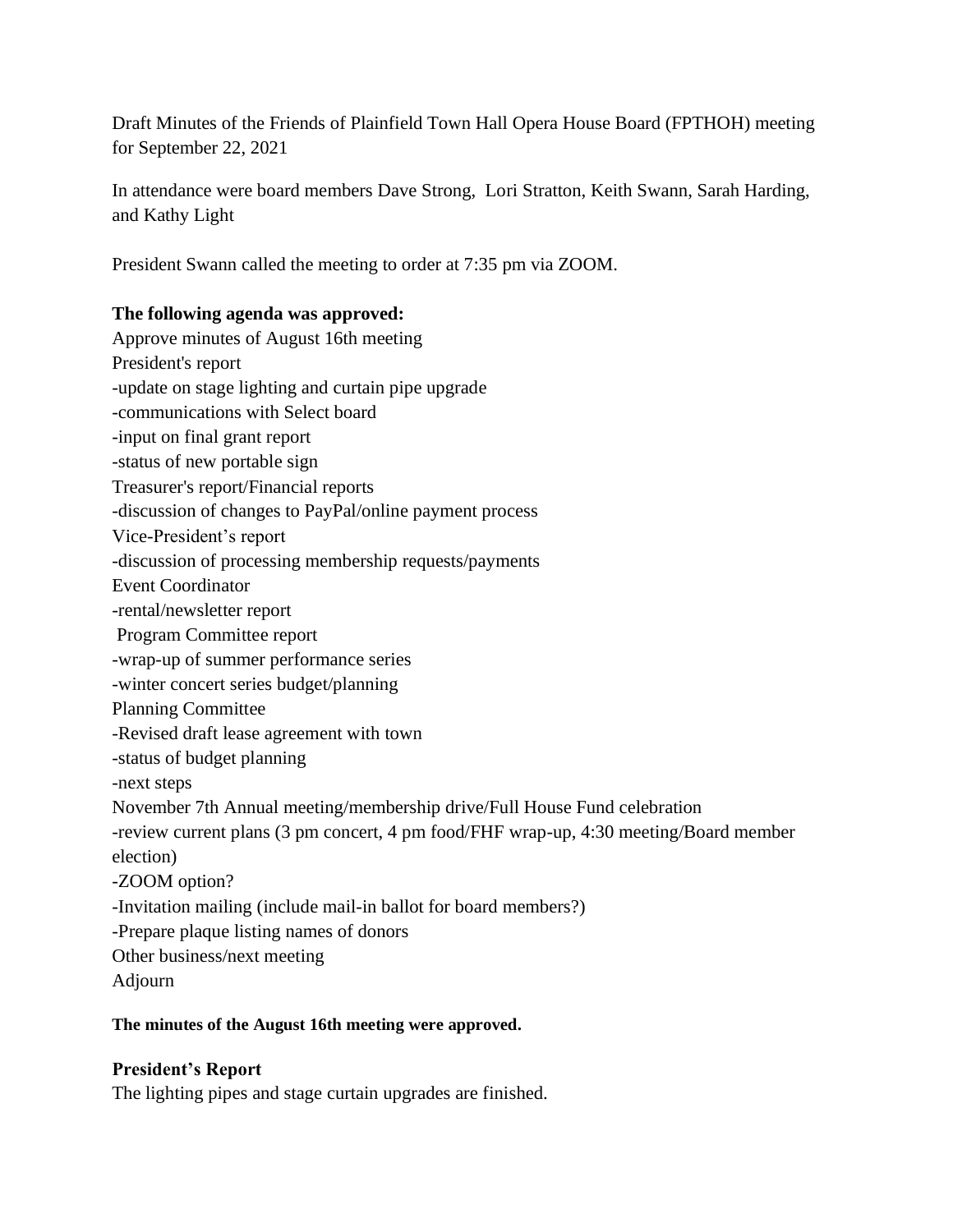Some discussion ensued about potential availability of fill from the town construction. Town used it for other purposes so it is a moot point.

Keith asked for input on the grant final report, wondering how many additional events will the grant help initiate. The Arts Council grant gave us a clear \$1500 for the summer concert series, and with donations and sponsors, we ended up with a surplus of \$2500.

Decision was made to have a special meeting on Sept. 29th at 7:30 for a focused discussion of the draft lease agreement between FTHOH and the Plainfield Town selectboard. What will the budget look like and what bills will FPTHOH be responsible for?

Keith got a quote for a portable sign. A sign that is just like the currently used one but with wheels, would cost \$450 from the same vendor, and it would cost \$525 from a local business.

**Treasurer's Report**- Tabled in the absence of Jesse, the treasurer.

### **Vice-President's Report**

Discussed how to process a member's/donor's money, whether for membership or donation, when the donor is not clear about its purpose. It was agreed that specified membership money is identified in view of the fact that membership earns voting privileges, and if not clearly intended as membership, the money is treated as donation.

The Full House Fund is being taken off the website since we are finished with raising the money through that fund drive.

# **Event Coordinator and Program Committee Report**

Naomi Flanders is renting the hall in April to direct a musical that Jim Thompson wrote. Scragg Mountain group is renting the hall for a week in October.

**Program Committee Report** - To sum up the summer concert series, it did very well, was very successful for audience turnout, and made money. On average, each event brought in 76 people. Kathy will write a summary report for the Arts Council. On the PTHOH website, there are nice photos and videos of the past performances.

For the winter concert series, we need to figure out what audience size is best for COVID safety. Capital concert series will have a limited audience and a video option. Mary Bonhag of Scragg Mountain put out a survey to their mailing list to collect information from their viewers about what they might expect. She will share her results with us. We will also see what Vergennes Opera House Friends decide.

# **Planning Committee**

Discussion of the lease agreement was tabled and will resume discussion in a special meeting next Wednesday, September 29th at 7:30 pm.

The budget planning will be discussed at that time, also.

# **November 7th Annual Meeting**

Nisht Geferlach Klezmer Band will play at the concert at 3:00 before the 4:30 meeting. Keith is going to look into potentials for access and set up with in-streaming for future concerts/performances. Some discussion ensued about requiring proof of vaccinations for all concert attendees.